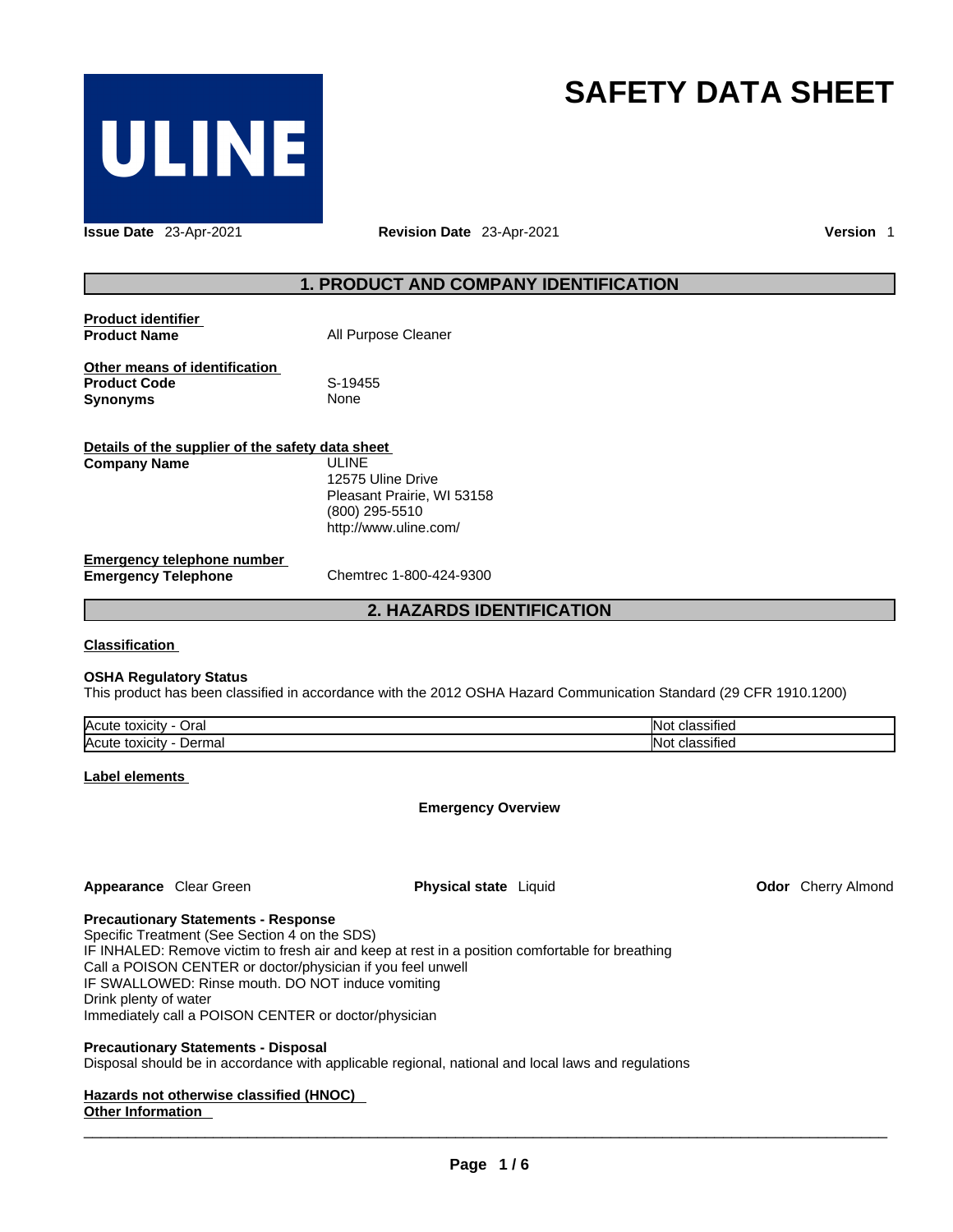### • Harmful to aquatic life with long lasting effects

Unknown Acute Toxicity 0% of the mixture consists of ingredient(s) of unknown toxicity

## **3. COMPOSITION/INFORMATION ON INGREDIENTS**

| Chemical<br><b>Name</b>                                                | `S No.<br>. И<br><u>unu</u> | Weiaht-% | <b>Trade</b><br>Secret |
|------------------------------------------------------------------------|-----------------------------|----------|------------------------|
| $\sim$<br>v)ethanol<br>$ -$<br>.iOXV<br>∡ve*<br>π<br>,<br>-มนเบิง<br>- | 34-<br>- ت<br>$\cdot$       |          |                        |

\*The exact percentage (concentration) of composition has been withheld as a trade secret.

| <b>4. FIRST AID MEASURES</b>                                              |                                                                                                                         |  |  |
|---------------------------------------------------------------------------|-------------------------------------------------------------------------------------------------------------------------|--|--|
| <b>First aid measures</b>                                                 |                                                                                                                         |  |  |
| <b>Skin Contact</b>                                                       | Wash off immediately with soap and plenty of water.                                                                     |  |  |
| Eye contact                                                               | Rinse thoroughly with plenty of water for at least 15 minutes, lifting lower and upper eyelids.<br>Consult a physician. |  |  |
| <b>Inhalation</b>                                                         | Remove to fresh air.                                                                                                    |  |  |
| Clean mouth with water and drink afterwards plenty of water.<br>Ingestion |                                                                                                                         |  |  |
|                                                                           | Most important symptoms and effects, both acute and delayed                                                             |  |  |
| <b>Symptoms</b>                                                           | Any additional important symptoms and effects are described in Section 11: Toxicology<br>Information.                   |  |  |
|                                                                           | Indication of any immediate medical attention and special treatment needed                                              |  |  |
| Note to physicians                                                        | Treat symptomatically.                                                                                                  |  |  |
|                                                                           | <b>5. FIRE-FIGHTING MEASURES</b>                                                                                        |  |  |

### **Suitable extinguishing media**

Use extinguishing measures that are appropriate to local circumstances and the surrounding environment.

**Unsuitable extinguishing media** Caution: Use of water spray when fighting fire may be inefficient.

## **Specific hazards arising from the chemical**

No Information available.

## **Explosion data**

**Sensitivity to Mechanical Impact** None. **Sensitivity to Static Discharge** None.

### **Protective equipment and precautions for firefighters**

As in any fire, wear self-contained breathing apparatus pressure-demand, MSHA/NIOSH (approved or equivalent) and full protective gear.

## **6. ACCIDENTAL RELEASE MEASURES**

**Personal precautions, protective equipment and emergency procedures**

**Personal precautions** Ensure adequate ventilation, especially in confined areas.

### **Environmental precautions**

**Environmental precautions** Do not allow into any storm sewer drains, lakes, streams, ponds, estuaries, oceans or other surface water bodies. Should not be released into the environment. Dispose of according to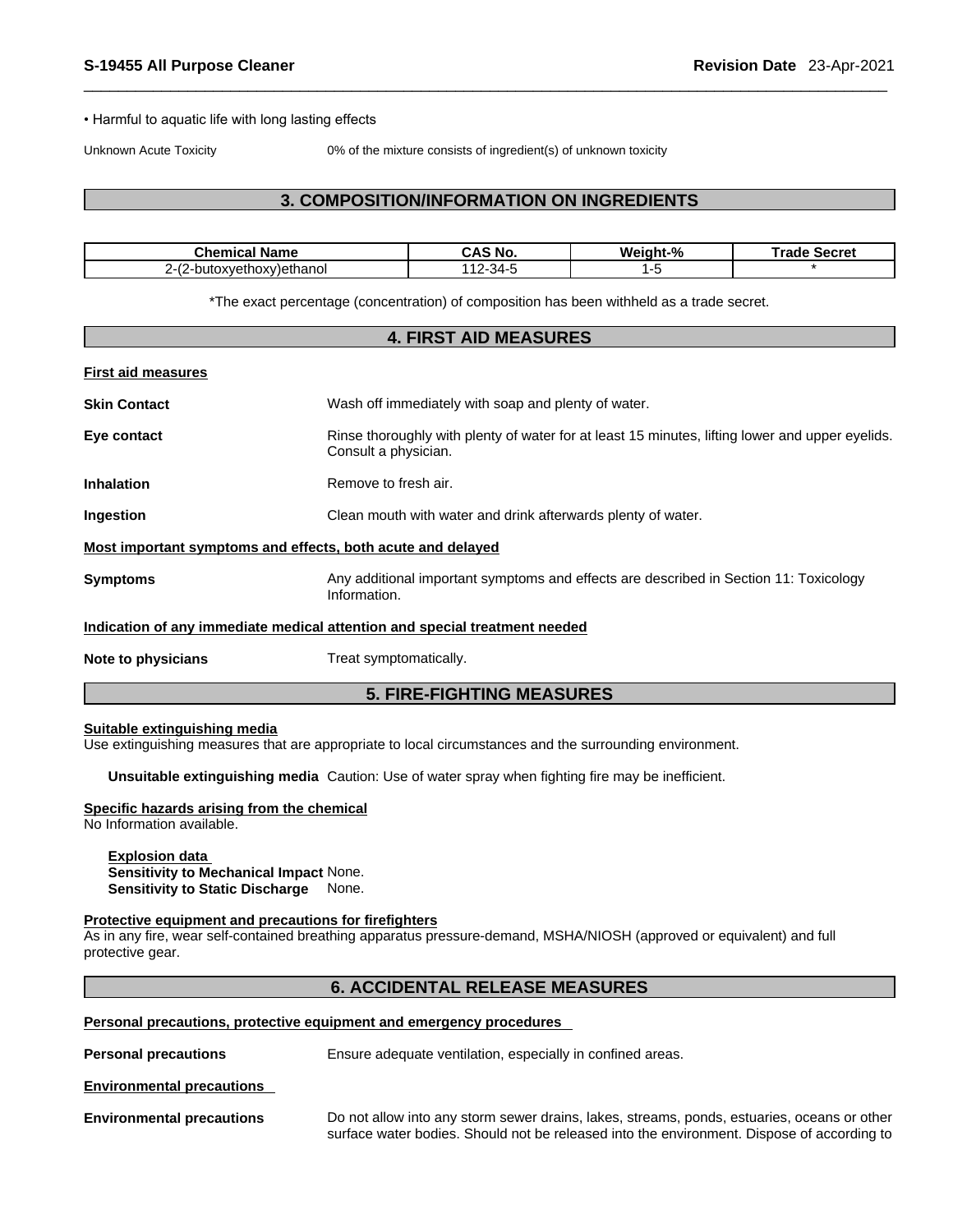|                                                              | all local city, state and federal rules and regulations.                 |  |  |  |
|--------------------------------------------------------------|--------------------------------------------------------------------------|--|--|--|
| Methods and material for containment and cleaning up         |                                                                          |  |  |  |
| <b>Methods for containment</b>                               | Prevent further leakage or spillage if safe to do so.                    |  |  |  |
| Methods for cleaning up                                      | Pick up and transfer to properly labeled containers.                     |  |  |  |
|                                                              | <b>7. HANDLING AND STORAGE</b>                                           |  |  |  |
| <b>Precautions for safe handling</b>                         |                                                                          |  |  |  |
| Advice on safe handling                                      | Handle in accordance with good industrial hygiene and safety practice.   |  |  |  |
| Conditions for safe storage, including any incompatibilities |                                                                          |  |  |  |
| <b>Storage Conditions</b>                                    | Keep containers tightly closed in a dry, cool and well-ventilated place. |  |  |  |
| Incompatible materials                                       | None known based on information supplied.                                |  |  |  |

## **8. EXPOSURE CONTROLS/PERSONAL PROTECTION**

## **Control parameters**

## **Exposure Guidelines** .

| <b>Chemical Name</b>                    | <b>ACGIH TLV</b>                                                      | <b>OSHA PEL</b>                                                        | <b>NIOSH IDLH</b>                                                                             |
|-----------------------------------------|-----------------------------------------------------------------------|------------------------------------------------------------------------|-----------------------------------------------------------------------------------------------|
| 2-(2-butoxyethoxy)ethanol               | TWA: 10 ppm inhalable fraction                                        |                                                                        |                                                                                               |
| 112-34-5                                | and vapor                                                             |                                                                        |                                                                                               |
| <b>Appropriate engineering controls</b> |                                                                       |                                                                        |                                                                                               |
| <b>Engineering Controls</b>             | Showers, Eyewash stations & Ventilation systems.                      |                                                                        |                                                                                               |
|                                         | Individual protection measures, such as personal protective equipment |                                                                        |                                                                                               |
| <b>Eye/face protection</b>              | Wear safety glasses with side shields (or goggles).                   |                                                                        |                                                                                               |
| Skin and body protection                | Rubber gloves.                                                        |                                                                        |                                                                                               |
| <b>Respiratory protection</b>           | to a well ventilated area.                                            |                                                                        | Ensure adequate ventilation, especially in confined areas. If irritation is experienced, move |
| <b>General Hygiene</b>                  |                                                                       | Handle in accordance with good industrial hygiene and safety practice. |                                                                                               |
|                                         | <b>9. PHYSICAL AND CHEMICAL PROPERTIES</b>                            |                                                                        |                                                                                               |

## **Information on basic physical and chemical properties**

| <b>Physical state</b> | Liauid                   |
|-----------------------|--------------------------|
| Appearance            | Clear Green              |
| Color                 | Green                    |
| Odor                  | Cherry Almond            |
| <b>Odor threshold</b> | No Information available |

| <b>Property</b>                   | <b>Values</b>            | Remarks • Method |
|-----------------------------------|--------------------------|------------------|
| рH                                | $10.0 - 12.0$            |                  |
| <b>Specific Gravity</b>           | 1.003                    |                  |
| <b>Viscosity</b>                  | Water Thin               |                  |
| Melting point/freezing point      | No Information available |                  |
| <b>Flash point</b>                | None                     |                  |
| Boiling point / boiling range     | $212$ °F                 |                  |
| <b>Evaporation rate</b>           | No Information available |                  |
| Flammability (solid, gas)         | No data available        |                  |
| <b>Flammability Limits in Air</b> |                          |                  |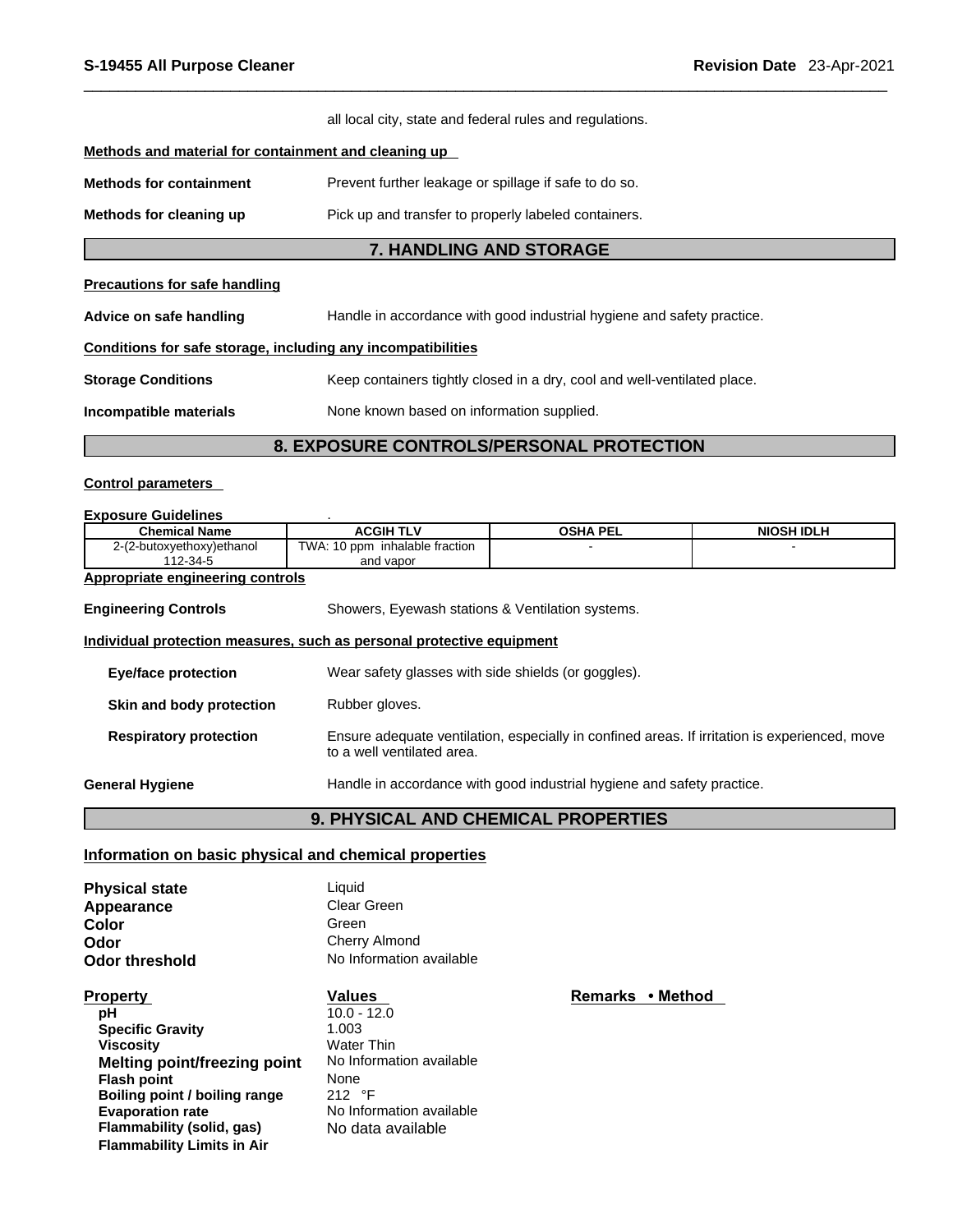| Upper flammability limit:        | No Information available |
|----------------------------------|--------------------------|
| Lower flammability limit:        | No Information available |
| Vapor pressure                   | No Information available |
| Vapor density                    | No Information available |
| <b>Water solubility</b>          | Complete                 |
| <b>Partition coefficient</b>     | No Information available |
| <b>Autoignition temperature</b>  | No Information available |
| <b>Decomposition temperature</b> | No Information available |
| Other Information                |                          |
| .                                |                          |

**Density Lbs/Gal** 8.35<br> **VOC Content (%)** 1.25 **VOC** Content (%)

## **10. STABILITY AND REACTIVITY**

## **Reactivity**

No data available

## **Chemical stability**

Stable under recommended storage conditions.

## **Possibility of Hazardous Reactions**

None under normal processing.

## **Conditions to avoid**

Extremes of temperature and direct sunlight.

## **Incompatible materials**

None known based on information supplied.

## **Hazardous Decomposition Products**

None known based on information supplied.

## **11. TOXICOLOGICAL INFORMATION**

## **Information on likely routes of exposure**

## **Product Information**

| <b>Inhalation</b>   | Avoid breathing vapors or mists. Inhalation of vapors in high concentration may cause<br>irritation of respiratory system. |
|---------------------|----------------------------------------------------------------------------------------------------------------------------|
| Eye contact         | Avoid contact with eyes. Contact with eyes may cause irritation.                                                           |
| <b>Skin Contact</b> | Prolonged or repeated contact may dry skin and cause irritation.                                                           |
| <b>Ingestion</b>    | May cause stomach distress, nausea, or vomiting.                                                                           |
|                     |                                                                                                                            |

| <b>Chemical Name</b>        | Oral LD50           | <b>Dermal LD50</b>     | <b>Inhalation LC50</b> |
|-----------------------------|---------------------|------------------------|------------------------|
| $2-(2-butoxyethoxy)ethanol$ | Rat<br>= 5660 mg/kg | Rabbit<br>= 2700 mg/kg |                        |
| 112-34-5                    |                     |                        |                        |

## **Information on toxicological effects**

**Symptoms** No Information available.

## **Delayed and immediate effects as well as chronic effects from short and long-term exposure**

| <b>Sensitization</b>         | No Information available. |
|------------------------------|---------------------------|
| Germ cell mutagenicity       | No Information available. |
| Carcinogenicity              | No Information available. |
| <b>Reproductive toxicity</b> | No Information available. |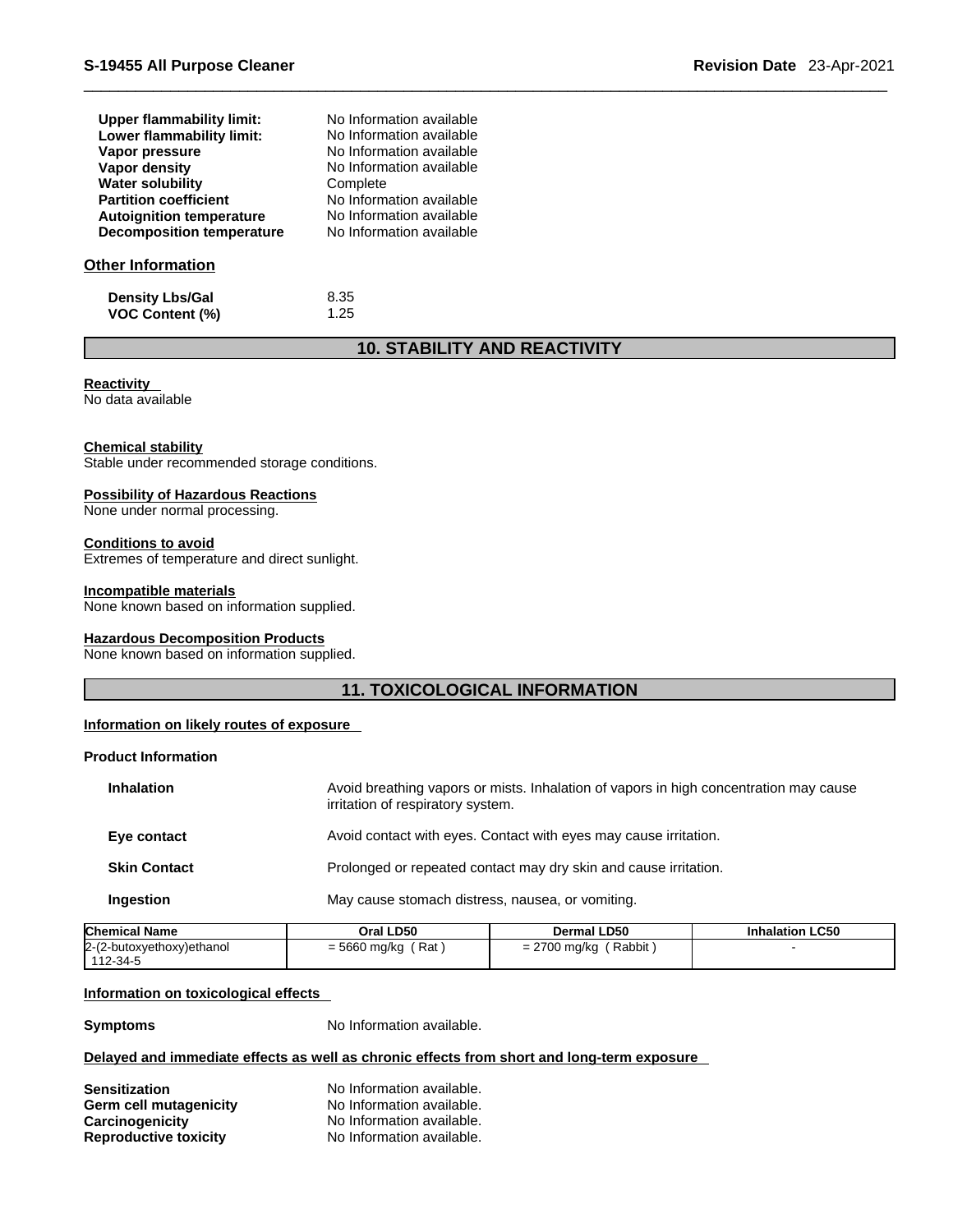## **STOT** - single exposure No Information available. **STOT** - **repeated exposure** No Information available. **Aspiration hazard** No Information available.

### **Numerical measures of toxicity - Product Information**

**Unknown Acute Toxicity** 0% of the mixture consists of ingredient(s) of unknown toxicity

## **12. ECOLOGICAL INFORMATION**

## **Ecotoxicity**

0% of the mixture consists of components(s) of unknown hazards to the aquatic environment

| <b>Chemical Name</b>                                               | Algae/aguatic plants                           | Fish                                               | Crustacea                            |
|--------------------------------------------------------------------|------------------------------------------------|----------------------------------------------------|--------------------------------------|
| 2-(2-butoxyethoxy)ethanol<br>112-34-5                              | 100: 96 h Desmodesmus<br>subspicatus mg/L EC50 | 1300: 96 h Lepomis macrochirus<br>mg/L LC50 static | 100: 48 h Daphnia magna mg/L<br>EC50 |
| Alanine, N,N-bis(carboxymethyl)-,<br>trisodium salt<br>164462-16-2 |                                                | 110: 96 h Danio rerio mg/L LC50<br>static          |                                      |
| <b>PROPRIETARY</b>                                                 |                                                | 1.2: 96 h Oncorhynchus mykiss<br>mg/L LC50         | 5.3: 48 h Daphnia mg/L LC50          |

## **Persistence and degradability**

No Information available.

## **Bioaccumulation**

| No Information available.     |                                                                                                        |
|-------------------------------|--------------------------------------------------------------------------------------------------------|
| Other adverse effects         | No Information available                                                                               |
|                               | <b>13. DISPOSAL CONSIDERATIONS</b>                                                                     |
| Waste treatment methods       |                                                                                                        |
| <b>Disposal of wastes</b>     | Disposal should be in accordance with applicable regional, national and local laws and<br>regulations. |
| <b>Contaminated packaging</b> | Do not reuse container.                                                                                |
|                               |                                                                                                        |

## **14. TRANSPORT INFORMATION**

The basic description below is specific to the container size. This information is provided for at a glance DOT information. Please refer to the container and/or shipping papers for the appropriate shipping description before tendering this material for shipment. For additional information, please contact the distributor listed in section 1 of this SDS.

| <b>DOT</b> | Not regulated |
|------------|---------------|
|            |               |

**TDG** Not regulated

## **15. REGULATORY INFORMATION**

| International Inventories |          |
|---------------------------|----------|
| <b>TSCA</b>               | Complies |
| <b>DSL/NDSL</b>           | Complies |

 **Legend: TSCA** - United States Toxic Substances Control Act Section 8(b) Inventory **DSL/NDSL** - Canadian Domestic Substances List/Non-Domestic Substances List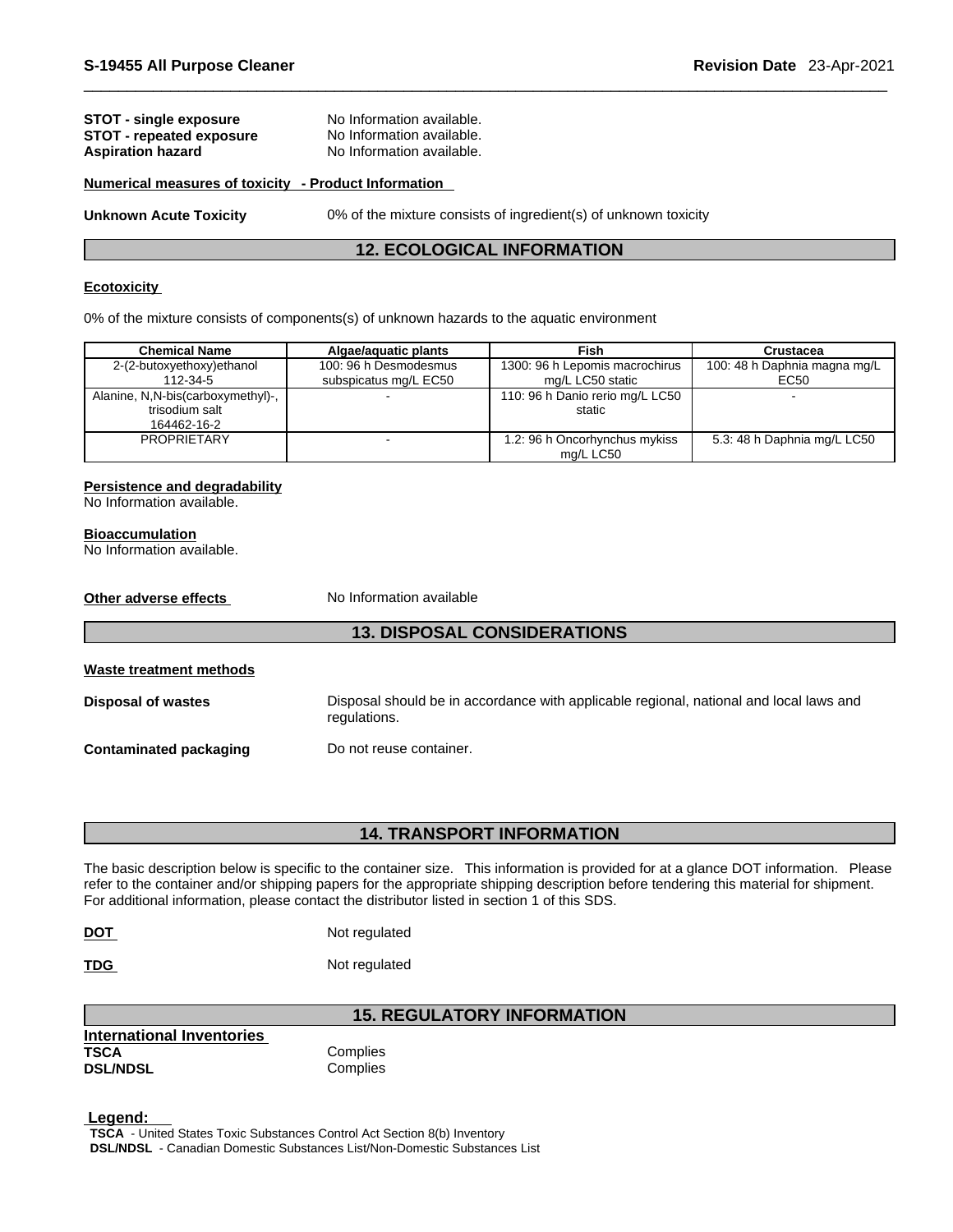## **US Federal Regulations**

## **SARA 313**

Section 313 of Title III of the Superfund Amendments and Reauthorization Act of 1986 (SARA). This product contains a chemical or chemicals which are subject to the reporting requirements of the Act and Title 40 of the Code of Federal Regulations, Part 372

| <b>Chemical Name</b>                   | <b>SARA 313 - Threshold Values %</b> |
|----------------------------------------|--------------------------------------|
| $2-(2-butoxyethoxy)ethanol - 112-34-5$ | 1.0                                  |
| SARA 311/312 Hazard Categories         |                                      |
| Acute health hazard                    | No                                   |
| <b>Chronic Health Hazard</b>           | No                                   |
| Fire hazard                            | No                                   |
| Sudden release of pressure hazard      | No                                   |
| <b>Reactive Hazard</b>                 | No                                   |

## **CWA (Clean WaterAct)**

This product does not contain any substances regulated as pollutants pursuant to the Clean Water Act (40 CFR 122.21 and 40 CFR 122.42)

## **CERCLA**

This material, as supplied, does not contain any substances regulated as hazardous substances under the Comprehensive Environmental Response Compensation and Liability Act (CERCLA) (40 CFR 302) or the Superfund Amendments and Reauthorization Act (SARA) (40 CFR 355). There may be specific reporting requirements at the local, regional, or state level pertaining to releases of this material

## **US State Regulations**

## **California Proposition 65**

This product has been evaluated and does not require warning labeling under California Proposition 65.

## **U.S. State Right-to-Know Regulations**

| .<br>$\cap$ hemical.<br>Name  | New<br>. Jersev | nuseus | ∵vIvania |
|-------------------------------|-----------------|--------|----------|
| !-butoxyethoxy)ethanol<br>، - |                 |        |          |
| <sup>-</sup> 12-34 ພ          |                 |        |          |

**U.S. EPA Label Information** 

**EPA Pesticide Registration Number** Not Applicable

|                      |                  | <b>16. OTHER INFORMATION</b> |                           |                                                   |
|----------------------|------------------|------------------------------|---------------------------|---------------------------------------------------|
| <b>NFPA</b>          | Health hazards 0 | <b>Flammability</b> 0        | Instability 0             | <b>Physical and Chemical</b><br><b>Properties</b> |
| HMIS                 | Health hazards 0 | <b>Flammability</b> 0        | <b>Physical hazards</b> 0 | <b>Personal protection</b> B                      |
| <b>Issue Date</b>    | 23-Apr-2021      |                              |                           |                                                   |
| <b>Revision Date</b> | 23-Apr-2021      |                              |                           |                                                   |
| <b>Revision Note</b> |                  |                              |                           |                                                   |
|                      |                  |                              |                           |                                                   |

No Information available

### **Disclaimer**

The information provided in this Safety Data Sheet is correct to the best of our knowledge, information and belief at the date of its publication. The information given is designed only as a guidance for safe handling, use, processing, storage, transportation, disposal and release and is not to be considered a warranty or quality specification. The information relates only to the specific material designated and may not be valid for such material used in combination with any other **materials or in any process,unless specified in the text.**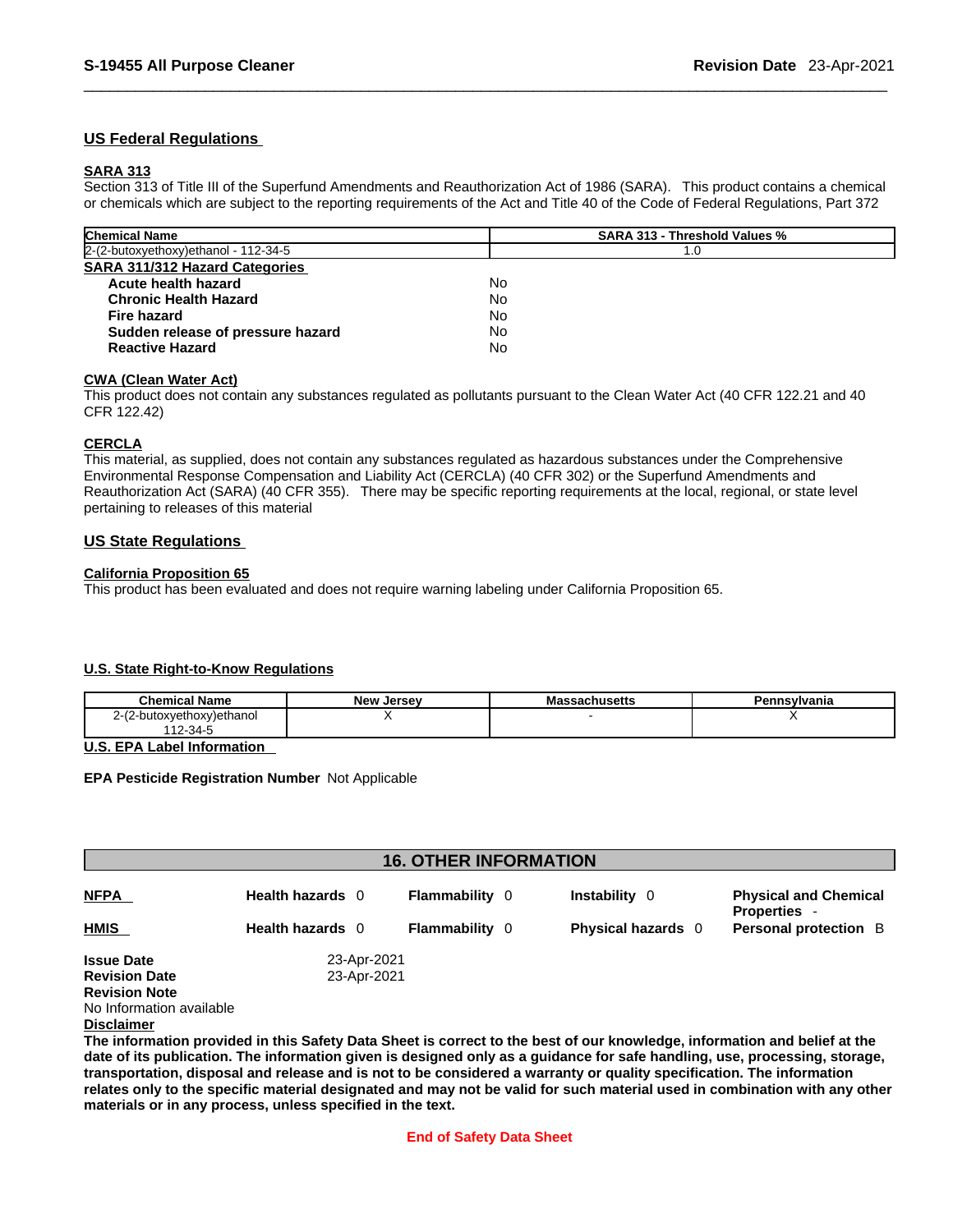

**Fecha de emisión** 23-abr.-2021 **Fecha de revisión** 23-abr.-2021 **Versión** 1

## **1. IDENTIFICACIÓN DE LA SUSTANCIA QUÍMICA PELIGROSA O MEZCLA Y DEL PROVEEDOR O FABRICANTE**

**LA HOJA DE DATOS DE SEGURIDAD** 

| Identificador del producto<br>Nombre del producto                         | All Purpose Cleaner        |
|---------------------------------------------------------------------------|----------------------------|
| Otros medios de identificación<br>Código del producto<br><b>Sinónimos</b> | S-19455<br>Ninguno(a)      |
| Datos del proveedor o fabricante<br>Nombre de la empresa                  | ULINE<br>12575 Uline Drive |

Pleasant Prairie, WI 53158 (800) 295-5510 http://www.uline.com/

**Número de teléfono en caso de emergencia Teléfono de emergencia** 

**2. IDENTIFICACIÓN DE LOS PELIGROS**

## **Clasificación**

## **Categoría de peligro de OSHA**

Este producto ha sido clasificado de acuerdo con la 2012 OSHA Hazard Communication Standard (29 CFR 1910.1200).

| _<br>ora<br>nor<br>'I oxicidau<br>VIŁ<br>uda<br>au       | $\cdot$<br>∩lasificado<br>$\sim$<br>INC.<br>ნაი                     |
|----------------------------------------------------------|---------------------------------------------------------------------|
| –<br>nor<br>'I oxicidau<br>cutanea<br>. VIc<br>uda<br>au | $\cdots$<br>lasificado<br>$\sim$ $\sim$ $\sim$ $\sim$<br>INC<br>ნად |

**Elementos de la etiqueta del SGA**

**Información general de emergencia**

**Aspecto** Transparente Verde **Estado físico** Líquido

**Olor** Cereza A almendra

### **Consejos de prudencia - Respuesta**

Tratamiento específico (véase la sección 4 de la SDS) En caso de inhalación, transportar la persona al aire libre y mantenerla en una posición que le facilite la respiración Llamar un centro de toxicología o médico si la persona se encuentra mal EN CASO DE INGESTIÓN: Enjuagar la boca. NO inducir el vómito Beber abundante agua Llamar inmediatamente a un centro de toxicología o médico

### **Consejos de prudencia - Eliminación**

La eliminación se debe realizar de acuerdo con las leyes y regulaciones regionales, nacionales y locales correspondientes

 $\_$  ,  $\_$  ,  $\_$  ,  $\_$  ,  $\_$  ,  $\_$  ,  $\_$  ,  $\_$  ,  $\_$  ,  $\_$  ,  $\_$  ,  $\_$  ,  $\_$  ,  $\_$  ,  $\_$  ,  $\_$  ,  $\_$  ,  $\_$  ,  $\_$  ,  $\_$  ,  $\_$  ,  $\_$  ,  $\_$  ,  $\_$  ,  $\_$  ,  $\_$  ,  $\_$  ,  $\_$  ,  $\_$  ,  $\_$  ,  $\_$  ,  $\_$  ,  $\_$  ,  $\_$  ,  $\_$  ,  $\_$  ,  $\_$  ,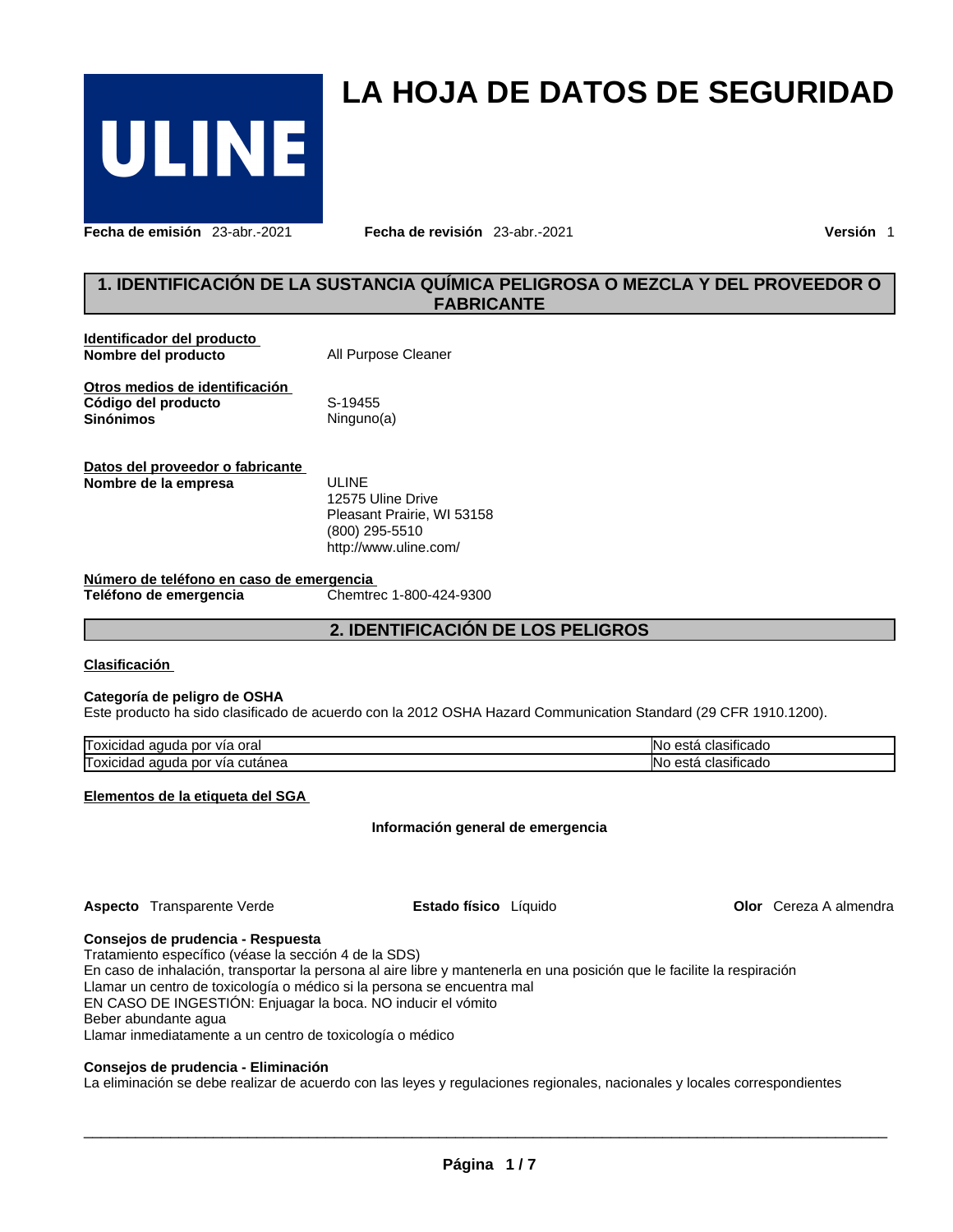## **Peligros no clasificados en otra parte (Peligros n.e.p.)**

**Otras informaciones** 

• Nocivo para los organismos acuáticos, con efectos nocivos duraderos

Toxicidad aguda desconocida El 0 por ciento de la mezcla consiste en ingrediente(s) de toxicidad desconocida

## **3. COMPOSICIÓN/INFORMACIÓN SOBRE LOS COMPONENTES**

| Nombre de la sustancia                           | <b>CAS</b><br>Numero                         | $\Omega$<br>en peso | `ecreto<br>industrial<br>-36. |
|--------------------------------------------------|----------------------------------------------|---------------------|-------------------------------|
| oethanol<br>$1 + 2$<br><b>DUIOX</b><br>wetnoxvie | $\overline{\phantom{a}}$<br>*-34∸ ، ،<br>- L |                     |                               |

\*El porcentaje exacto (concentración) de la composición se mantiene como secreto comercial.

## **4. PRIMEROS AUXILIOS**

| <b>Primeros auxilios</b>                            |                                                                                                                                                |
|-----------------------------------------------------|------------------------------------------------------------------------------------------------------------------------------------------------|
| Contacto con la piel                                | Lavar inmediatamente con abundante agua y jabón.                                                                                               |
| Contacto con los ojos                               | Lavar a fondo con abundante agua durante al menos 15 minutos, mientras se levantan los<br>párpados inferior y superior. Consultar a un médico. |
| <b>Inhalación</b>                                   | Trasladar al aire libre.                                                                                                                       |
| Ingestión                                           | Lavarse la boca con agua y luego beber abundante agua.                                                                                         |
| Principales síntomas y efectos, agudos y retardados |                                                                                                                                                |
| <b>Síntomas</b>                                     | Cualquier otros síntomas importantes y efectos se describen en la sección 11: información<br>sobre la toxicidad.                               |
|                                                     | Indicación de la necesidad de recibir atención médica inmediata y, en su caso, de tratamiento especial                                         |
| Información para el médico                          | Aplicar un tratamiento sintomático.                                                                                                            |

## **5. MEDIDAS CONTRA INCENDIOS**

## **Medios de extinción apropiados**

Utilizar medidas de extinción adecuadas para las circunstancias locales y el medio ambiente.

| Medios de extinción no | PRECAUCIÓN: El uso de rocío de agua cuando lucha contra el fuego puede no ser |
|------------------------|-------------------------------------------------------------------------------|
| apropiados             | eficiente.                                                                    |

### **Peligros específicos del producto químico**

No hay información disponible.

| Datos de explosión           |             |
|------------------------------|-------------|
| Sensibilidad al impacto      | Ninguno(a). |
| mecánico                     |             |
| Sensibilidad a las descargas | Ninguno(a). |
| estáticas                    |             |

## **Equipo de protección y precauciones para las personas que combaten incendios**

Como en cualquier incendio, utilizar un equipo de respiración autónomo con demanda de presión, MSHA/NIOSH (aprobado o equivalente) y ropa de protección total.

## **6. MEDIDAS QUE DEBEN TOMARSE EN CASO DE DERRAME ACCIDENTAL O FUGA ACCIDENTAL**

**Precauciones personales, equipos de protección y procedimientos de emergencia**

**Precauciones personales** Asegúrese de que la ventilación sea adecuada, en especial en áreas confinadas.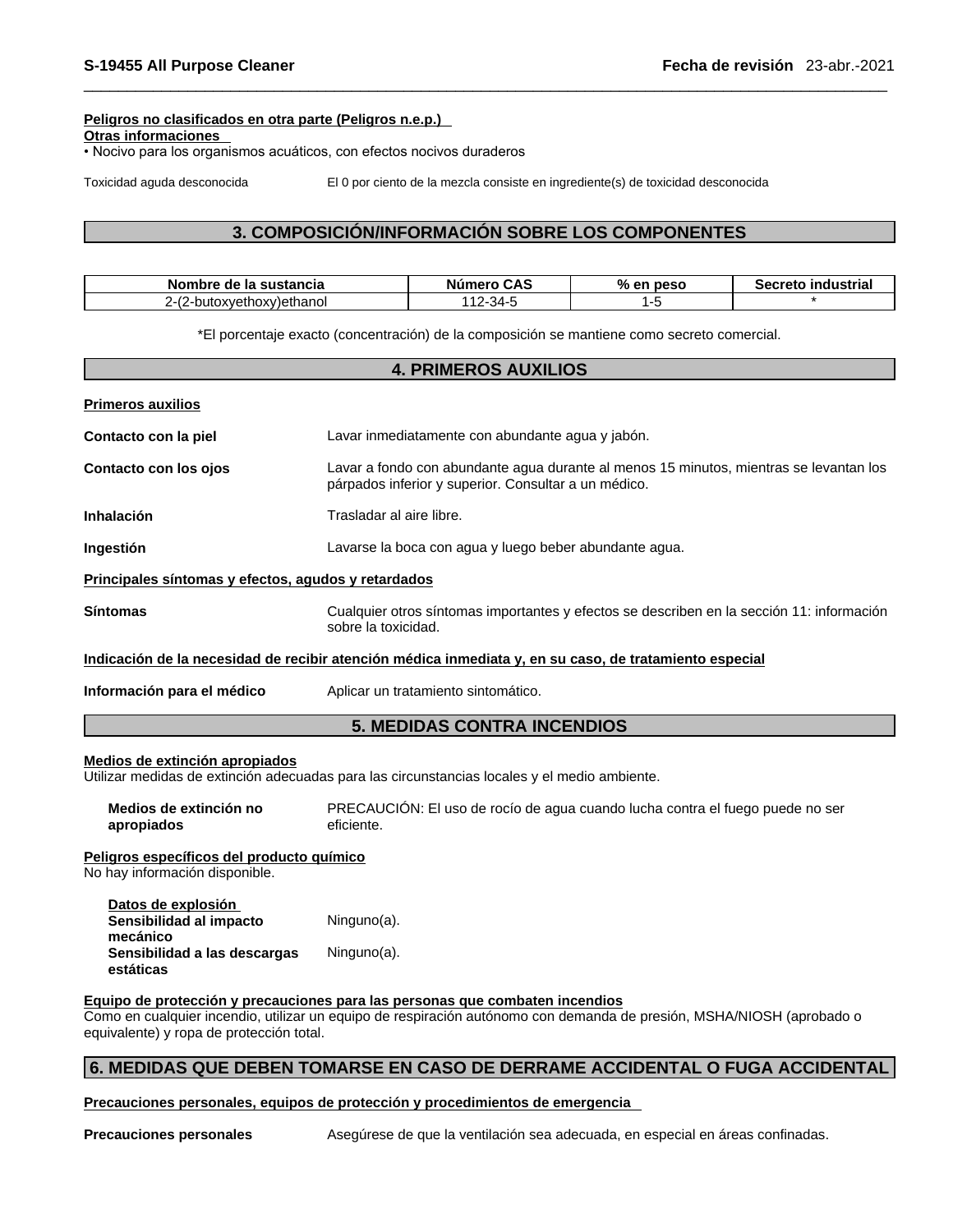## **Precauciones relativas al medio ambiente**

| No permitir en cualquier drenajes de Alcantarillado Pluvial, lagos, arroyos, lagunas,<br>estuarios, océanos o de otros cuerpos de agua superficiales. No deberían ser liberados en<br>el medio ambiente. Deseche de acuerdo a todos los locales municipales, estatales y<br>federales, las normas y los reglamentos. |  |  |
|----------------------------------------------------------------------------------------------------------------------------------------------------------------------------------------------------------------------------------------------------------------------------------------------------------------------|--|--|
| Métodos y materiales para la contención y limpieza de derrames o fugas                                                                                                                                                                                                                                               |  |  |
| Evitar fugas o derrames adicionales si no hay peligro en hacerlo.                                                                                                                                                                                                                                                    |  |  |
| Métodos de limpieza<br>Recoger y transferir a recipientes debidamente etiquetados.                                                                                                                                                                                                                                   |  |  |
| 7. MANEJO Y ALMACENAMIENTO                                                                                                                                                                                                                                                                                           |  |  |
|                                                                                                                                                                                                                                                                                                                      |  |  |

## **Precauciones que se deben tomar para garantizar un manejo seguro**

| Recomendaciones para la<br>manipulación segura | Manipular de acuerdo con las buenas prácticas de higiene y seguridad industrial.               |  |  |
|------------------------------------------------|------------------------------------------------------------------------------------------------|--|--|
|                                                | Condiciones de almacenamiento seguro, incluida cualquier incompatibilidad                      |  |  |
| Condiciones de almacenamiento                  | Mantener los recipientes herméticamente cerrados en un lugar seco, fresco y bien<br>ventilado. |  |  |
| <b>Materiales incompatibles</b>                | No se conocen de acuerdo con la información suministrada.                                      |  |  |

## **8. CONTROLES DE EXPOSICIÓN/PROTECCIÓN PERSONAL**

## **Parámetros de control**

## **Directrices sobre exposición** .

| Nombre de la sustancia                               | <b>ACGIH TLV</b>                                                            | <b>OSHA PEL</b>                                                                                                                                   | <b>NIOSH IDLH</b> |
|------------------------------------------------------|-----------------------------------------------------------------------------|---------------------------------------------------------------------------------------------------------------------------------------------------|-------------------|
| 2-(2-butoxyethoxy)ethanol                            | TWA: 10 ppm inhalable fraction                                              |                                                                                                                                                   |                   |
| 112-34-5                                             | and vapor                                                                   |                                                                                                                                                   |                   |
| Controles técnicos apropiados                        |                                                                             |                                                                                                                                                   |                   |
| Controles de ingeniería                              |                                                                             | Duchas, Estaciones lavaojos & Sistemas de ventilación.                                                                                            |                   |
|                                                      | Medidas de protección individual, tales como equipos de protección personal |                                                                                                                                                   |                   |
| Protección de los ojos/la cara                       |                                                                             | Utilizar lentes o gafas de seguridad con protección lateral.                                                                                      |                   |
| Protección de la piel y el cuerpo Guantes de caucho. |                                                                             |                                                                                                                                                   |                   |
| Protección respiratoria                              |                                                                             | Asegúrese de que la ventilación sea adecuada, en especial en áreas confinadas. Si<br>experimenta irritación, trasládese a un área bien ventilada. |                   |
| general de Higiene                                   |                                                                             | Manipular de acuerdo con las buenas prácticas de higiene y seguridad industrial.                                                                  |                   |

## **9. PROPIEDADES FÍSICAS Y QUÍMICAS**

## **Información sobre propiedades físicas y químicas básicas**

| <b>Estado físico</b><br><b>Aspecto</b> | Líquido<br>Transparente Verde   |                        |  |
|----------------------------------------|---------------------------------|------------------------|--|
| Color                                  | Verde                           |                        |  |
| Olor                                   | Cereza A almendra               |                        |  |
| Umbral olfativo                        | No hay información disponible   |                        |  |
| Propiedad<br>рH                        | <b>Valores</b><br>$10.0 - 12.0$ | Observaciones • Método |  |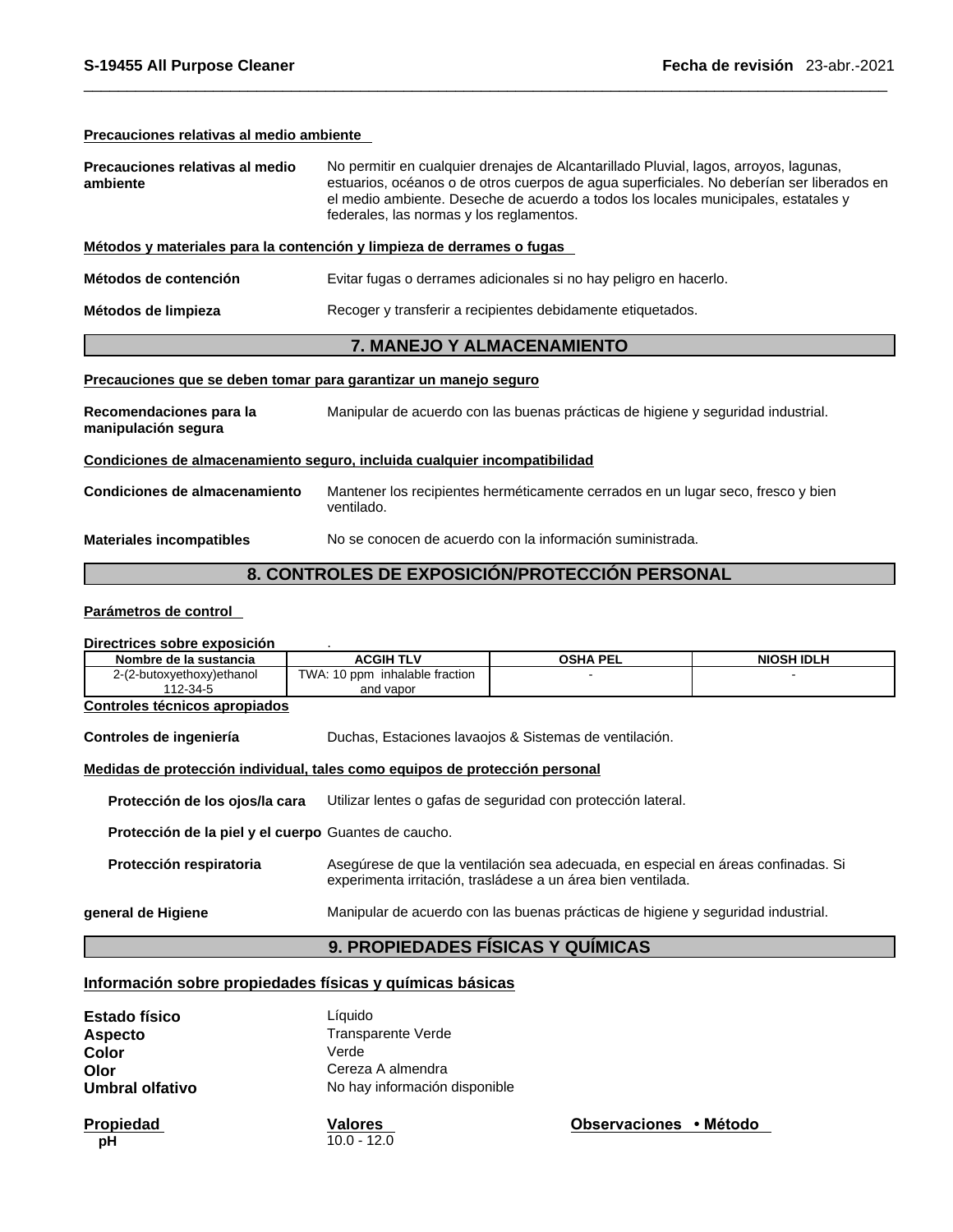| Gravedad específica<br><b>Viscosidad</b>                         | 1.003<br>Agua Delgada         |
|------------------------------------------------------------------|-------------------------------|
| Punto de fusión/punto de                                         | No hay información disponible |
| congelación                                                      |                               |
| Punto de inflamación                                             | Ninguno(a)                    |
| Punto de ebullición y rango de                                   | 212 °F                        |
| ebullición                                                       |                               |
| Tasa de evaporación                                              | No hay información disponible |
| Inflamabilidad (sólido, gas)                                     | No hay datos disponibles      |
| Límite de inflamabilidad en el aire                              |                               |
| Límite superior de inflamabilidad: No hay información disponible |                               |
| Límite inferior de inflamabilidad                                | No hay información disponible |
| Presión de vapor                                                 | No hay información disponible |
| Densidad de vapor                                                | No hay información disponible |
| Solubilidad en aqua                                              | Completo                      |
| Coeficiente de reparto                                           | No hay información disponible |
| Temperatura de autoinflamación                                   | No hay información disponible |
| Temperatura de descomposición                                    | No hay información disponible |

## **Otras informaciones**

**Densidad Ibs/gal** 8.35<br>**Contenido de COV (%)** 1.25 **Contenido de COV (%)** 

## **10. ESTABILIDAD Y REACTIVIDAD**

### **Reactividad**

No hay datos disponibles

### **Estabilidad química**

Estable en las condiciones recomendadas de almacenamiento.

### **Posibilidad de reacciones peligrosas**

Ninguno durante el procesado normal.

## **Condiciones que deben evitarse**

Temperaturas extremas y luz solar directa.

## **Materiales incompatibles**

No se conocen de acuerdo con la información suministrada.

## **Productos de descomposición peligrosos**

No se conocen de acuerdo con la información suministrada.

## **11. INFORMACIÓN TOXICOLÓGICA**

## **Información sobre posibles vías de exposición**

## **Información del producto**

| Puede causar malestar estomacal, náuseas o vómitos.<br>Ingestión                                                                                   |
|----------------------------------------------------------------------------------------------------------------------------------------------------|
|                                                                                                                                                    |
| El contacto prolongado o repetido puede resecar la piel y causar irritación.<br>Contacto con la piel                                               |
| Evítese el contacto con los ojos. El contacto con los ojos puede causar irritación.<br>Contacto con los ojos                                       |
| Evitar respirar vapores o nieblas. La inhalación de vapores en altas concentraciones puede<br><b>Inhalación</b><br>causar irritación respiratoria. |

| Nombre de la sustancia    | DL50, oral            | DL50. dérmica -                   | CL50. inhalación |  |
|---------------------------|-----------------------|-----------------------------------|------------------|--|
| 2-(2-butoxyethoxy)ethanol | $= 5660$ ma/ka<br>Rat | Rabbit<br>2700<br>2700 mg/kg<br>- |                  |  |
| 112-34-5                  |                       |                                   |                  |  |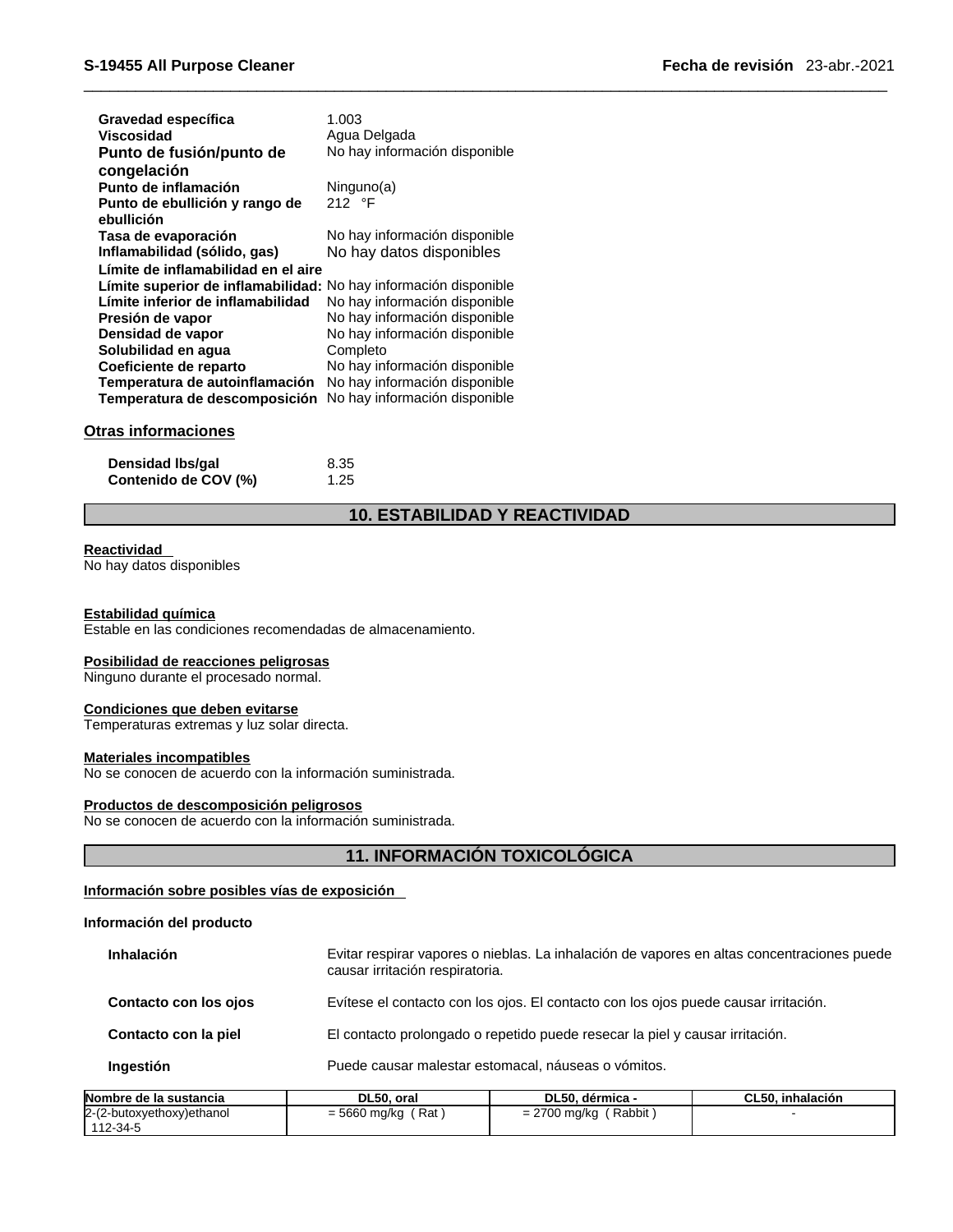## **Información sobre los efectos toxicológicos**

| <b>Síntomas</b> | No hay información disponible.                                                                                 |
|-----------------|----------------------------------------------------------------------------------------------------------------|
|                 | Efectos retardados e inmediatos, así como efectos crónicos producidos por una exposición a corto y largo plazo |

| Sensibilización<br>Mutagenicidad en células<br>germinales | No hay información disponible.<br>No hay información disponible. |
|-----------------------------------------------------------|------------------------------------------------------------------|
| Carcinogenicidad                                          | No hay información disponible.                                   |
| Toxicidad para la reproducción                            | No hay información disponible.                                   |
| STOT - exposición única                                   | No hay información disponible.                                   |
| STOT - exposición repetida                                | No hay información disponible.                                   |
| Peligro de aspiración                                     | No hay información disponible.                                   |

## **Medidas numéricas de toxicidad - Información del producto**

**Toxicidad aguda desconocida** El 0 por ciento de la mezcla consiste en ingrediente(s) de toxicidad desconocida

## **12. INFORMACIÓN ECOTOXICOLÓGICA**

## **Ecotoxicidad**

El 0% de la mezcla consiste en componentes con peligro desconocido para el medio ambiente acuático

| Nombre de la sustancia            | Algas/plantas acuáticas | <b>Peces</b>                    | <b>Crustáceos</b>            |
|-----------------------------------|-------------------------|---------------------------------|------------------------------|
| 2-(2-butoxyethoxy)ethanol         | 100: 96 h Desmodesmus   | 1300: 96 h Lepomis macrochirus  | 100: 48 h Daphnia magna mg/L |
| 112-34-5                          | subspicatus mg/L EC50   | mg/L LC50 static                | EC50                         |
| Alanine, N,N-bis(carboxymethyl)-, |                         | 110: 96 h Danio rerio mg/L LC50 |                              |
| trisodium salt                    |                         | static                          |                              |
| 164462-16-2                       |                         |                                 |                              |
| <b>PROPRIETARY</b>                |                         | 1.2: 96 h Oncorhynchus mykiss   | 5.3: 48 h Daphnia mg/L LC50  |
|                                   |                         | mg/L LC50                       |                              |

## **Persistencia y degradabilidad**

No hay información disponible.

### **Bioacumulación**

No hay información disponible.

**Otros efectos adversos** No hay información disponible

## **13. INFORMACIÓN RELATIVA A LA ELIMINACIÓN DE LOS PRODUCTOS**

| Métodos de eliminación  |                                                                                                                               |
|-------------------------|-------------------------------------------------------------------------------------------------------------------------------|
| Eliminación de residuos | La eliminación se debe realizar de acuerdo con las leyes y regulaciones regionales,<br>nacionales y locales correspondientes. |
| Embalaje contaminado    | No reutilizar el recipiente.                                                                                                  |

## **14. INFORMACIÓN RELATIVA AL TRANSPORTE**

La descripción para el envío es específica del contenedor, esta información se proporciona en un vistazo la información del DOT. Por favor, consulte el envase y / o documentos de embarque para la descripción apropiada del envío antes de licitar cualquier material para su envío. Para obtener información adicional, póngase en contacto con el distribuidor que aparece en la sección 1 de este documento.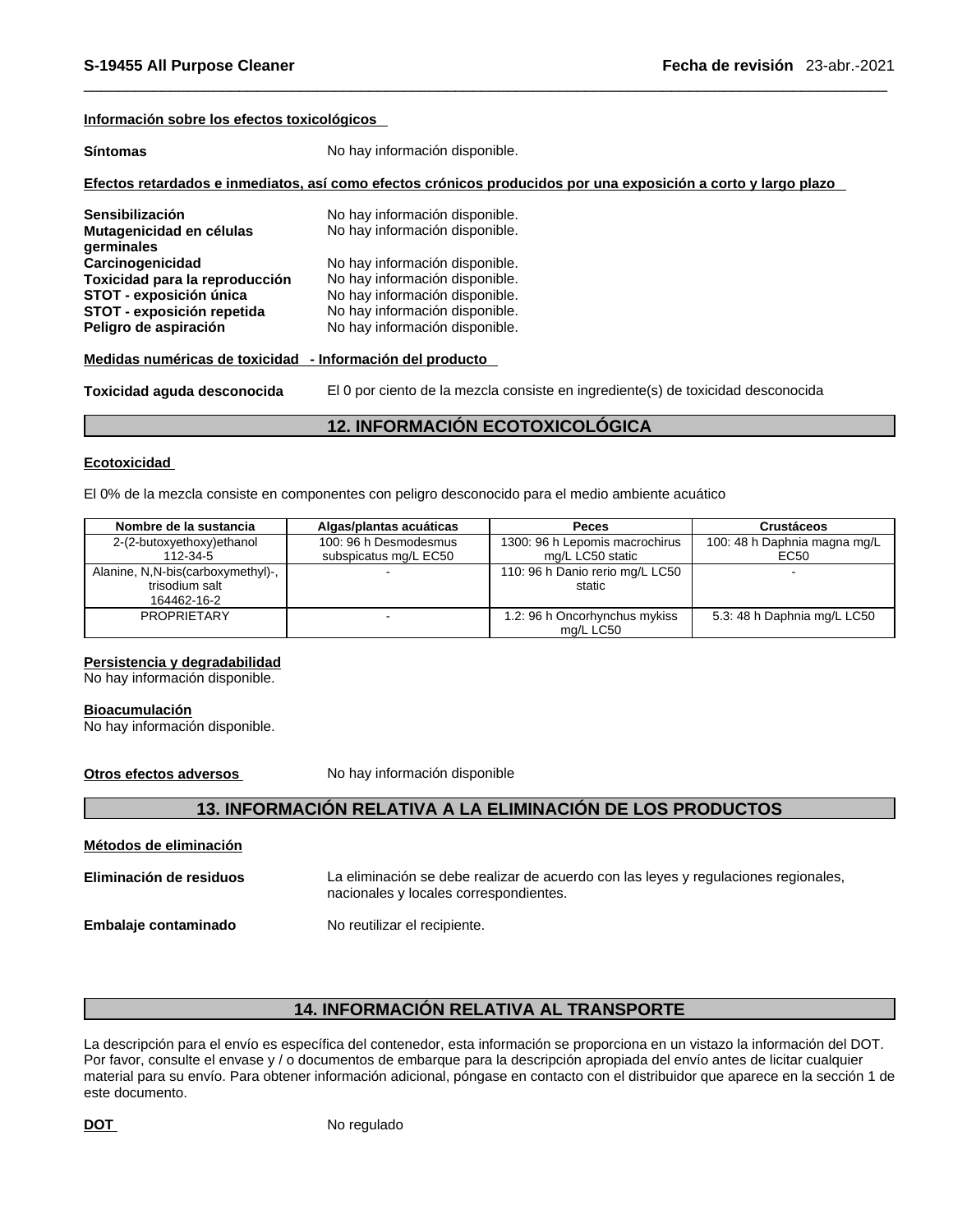TDG No regulado

## **15. INFORMACIÓN REGLAMENTARIA**

| Inventarios Internacionales |                   |
|-----------------------------|-------------------|
| <b>TSCA</b>                 | Cumple/Es conform |
| <b>DSL/NDSL</b>             | Cumple/Es conform |

Cumple/Es conforme con Cumple/Es conforme con

## **Leyenda:**

**TSCA** - Estados Unidos - Ley del Control de Sustancias Tóxicas, Sección 8(b), Inventario **DSL/NDSL** - Lista de Sustancias Nacionales y Lista de Sustancias no Nacionales de Canadá

## **Regulaciones federales de los EE. UU**

## **SARA 313**

Sección 313 del Título III de la Ley de Enmiendas y Reautorización del Superfondo de 1986 (SARA). Este producto contiene una o varias sustancias químicas sujetas a los requisitos de notificación según la Ley y Título 40 del Código de Reglamentos Federales, Parte 372

| Nombre de la sustancia                     | <b>SARA 313 - Valores umbrales</b> |
|--------------------------------------------|------------------------------------|
| 2-(2-butoxyethoxy) ethanol - 112-34-5      | 1.0                                |
| Categorías de peligro de SARA              |                                    |
| 311/312                                    |                                    |
| Peligro agudo para la salud                | N°                                 |
| Peligro crónico para la salud:             | N°                                 |
| Peligro de incendio                        | N°                                 |
| Peligro de liberación repentina de presión | N°                                 |
| Peligro de reactividad                     | N°                                 |

## **CWA (Ley de Agua Limpia)**

Este producto no contiene ninguna sustancia regulada como contaminante de acuerdo con la Ley de Agua Limpia (40 CFR 122.21 y 40 CFR 122.42)

## **CERCLA**

Este material, tal como se suministra, no contiene sustancias reguladas como peligrosas por la Ley de Responsabilidad, Compensación y Recuperación Ambiental (CERCLA) (40 CFR 302) ni la Ley de Enmiendas y Reautorización del Superfondo (SARA) (40 CFR 355). Es posible que existan requisitos de informe específicos a nivel local, regional o estatal relacionados con la liberación de este material

## **Regulaciones estatales de los EE. UU**

**Proposición 65 de California** Este producto ha sido evaluado y no requiere etiquetado de advertencia bajo la Proposición 65 de California.

## **Regulaciones estatales sobre el derecho a saber en los Estados Unidos**

No aplicable

| Nombre de la sustancia          | Nuevo Jersev | <b>Massachusetts</b> | $- -$<br>Pensilvania |
|---------------------------------|--------------|----------------------|----------------------|
| -butoxyethoxy)ethanol<br>27 L Z |              |                      |                      |
| $112 - 34 - 5$                  |              |                      |                      |

## **Información sobre las etiquetas de la EPA de EE. UU**

**Número de registro EPA de plaguicidas** 

**16. OTRAS INFORMACIONES**